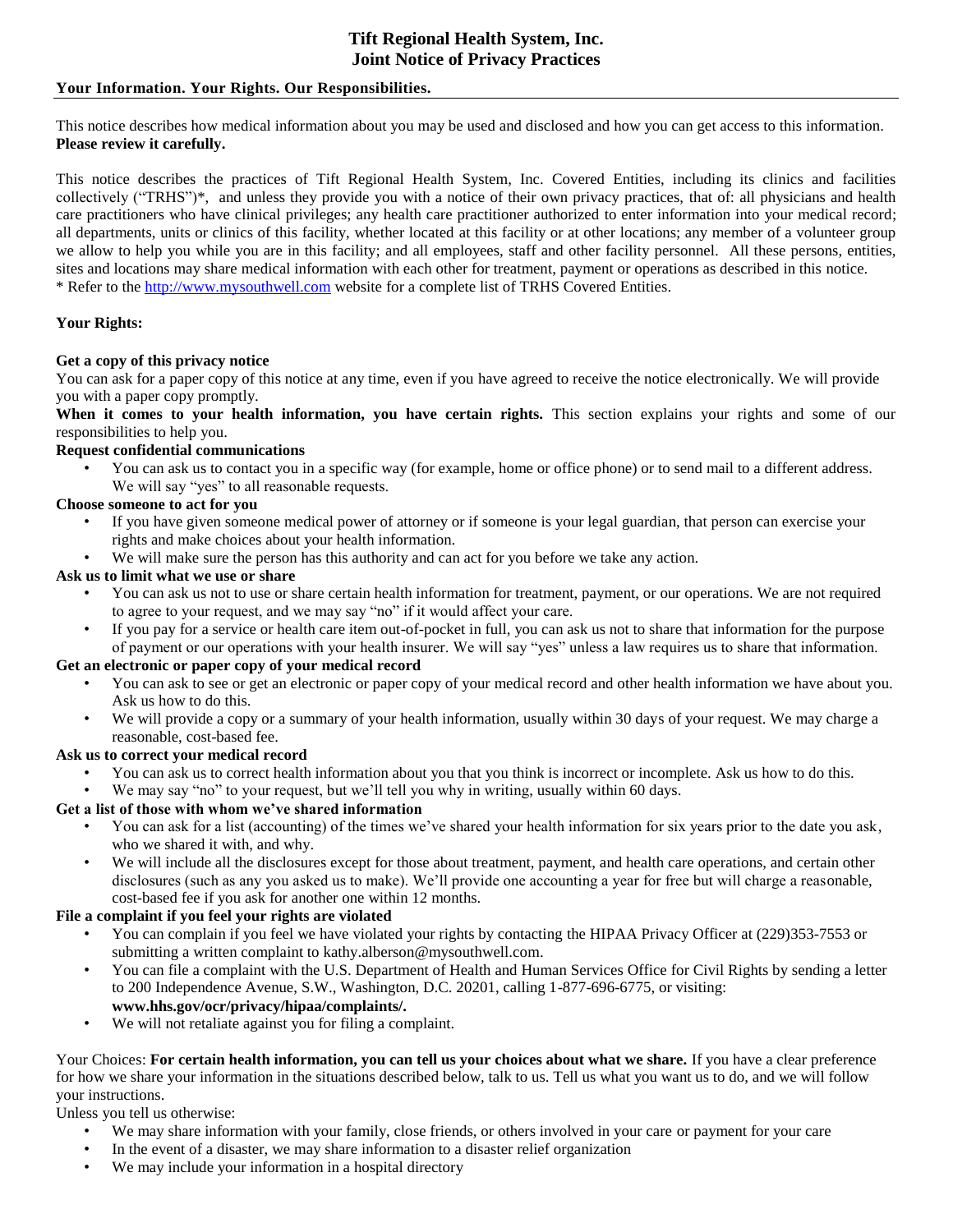*If you are not able to tell us your preference, for example if you are unconscious, we may go ahead and share your information if we believe it is in your best interest. We may also share your information when needed to lessen a serious and imminent threat to health or safety.*

In these cases, we never share your information unless you give us written permission:

- Marketing purposes
- Sale of your information
- Most sharing of psychotherapy notes

In the case of fundraising:

We may contact you for fundraising efforts, but you can tell us not to contact you again.

### **Our Uses and Disclosures:**

### **How do we typically use or share your health information?**

We typically use or share your health information in the following ways.

### **Treat you**

We can use your health information and share it with other professionals who are treating you.

*Example: A doctor treating you for an injury asks another doctor about your overall health condition.*

### **Run our organization**

We can use and share your health information to run our facility, improve your care, and contact you when necessary.

*Example: We use health information about you to manage your treatment and services.* 

# **Bill for your services**

We can use and share your health information to bill and get payment from health plans or other entities.

*Example: We give information about you to your health insurance plan so it will pay for your services.* 

# **How else can we use or share your health information?**

We are allowed or required to share your information in other ways – usually in ways that contribute to the public good, such as public health and research. We have to meet many conditions in the law before we can share your information for these purposes. For more information see:

[www.hhs.gov/ocr/privacy/hipaa/understanding/consumers/index.html](http://www.hhs.gov/ocr/privacy/hipaa/understanding/consumers/index.html)**.**

### **Help with public health and safety issues**

We can share health information about you for certain situations such as:

- Preventing disease
- Helping with product recalls
- Reporting adverse reactions to medications
- Reporting suspected abuse, neglect, or domestic violence
- Preventing or reducing a serious threat to anyone's health or safety
- Sharing immunization records with educational institutions
- Evaluating workplace injuries or illnesses

### **Do research**

We can use or share your information for health research.

### **Comply with the law**

We will share information about you if state or federal laws require it, including with the Department of Health and Human Services if it wants to see that we're complying with federal privacy law.

### **Respond to organ and tissue donation requests**

We can share health information about you with organ procurement organizations.

### **Work with a medical examiner or funeral director**

We can share health information with a coroner, medical examiner, or funeral director when an individual dies.

# **Address workers' compensation, law enforcement, and other government requests**

We can use or share health information about you:

- For workers' compensation claims
- For law enforcement purposes or with a law enforcement official
- With health oversight agencies for activities authorized by law
- For special government functions such as military, national security, and presidential protective services

### **Respond to lawsuits and legal actions**

We can share health information about you in response to a court or administrative order, or in response to a subpoena.

## **Our Responsibilities:**

- We are required by law to maintain the privacy and security of your protected health information.
- We will let you know promptly if a breach occurs that may have compromised the privacy or security of your information.
- We must follow the duties and privacy practices described in this notice and give you a copy of it.
- We will not use or share your information other than as described here unless you tell us we can in writing. If you tell us we can, you may change your mind at any time. Let us know in writing if you change your mind.